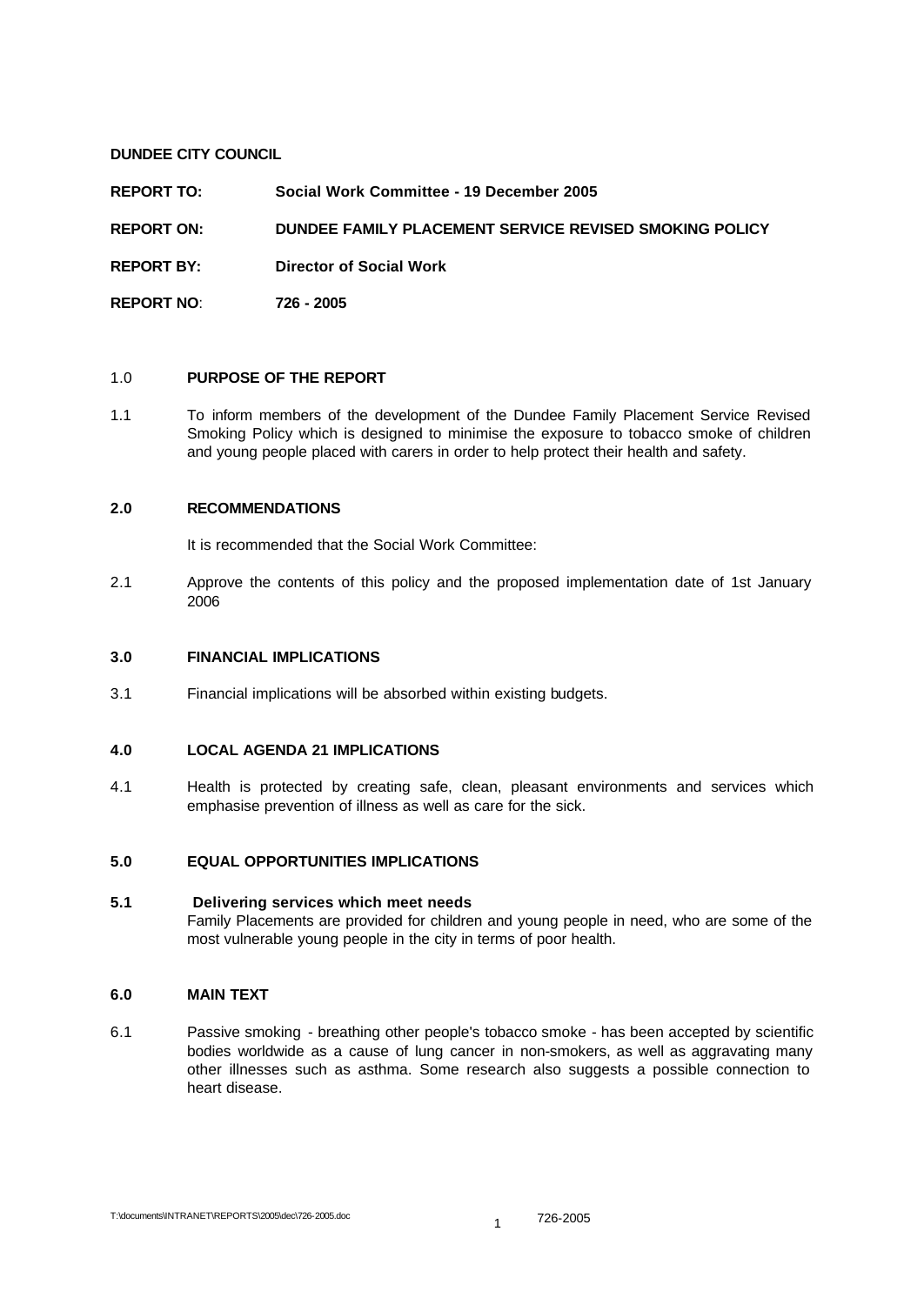- 6.2 The outcomes of recent research on the effects of smoking on the health of children would suggest passive smoking can be harmful in terms of children's health, particularly the risks of developing respiratory problems. In addition there is some evidence to suggest children livi ng in smoking households are more likely to become smokers themselves. While Dundee Family Placement Service acknowledges the proven skills and abilities of many of our carers who smoke, it is our view that children's health must be our primary consideration. The main purpose of the revised Family Placement Smoking Policy is to reduce children's exposure to passive smoking within our foster and adoptive homes, and discourage young people from taking up smoking. As the effects of passive smoking are greater for younger children, a move to smoke-free home environments for these children is proposed.
- 6.2.1 The previous policy operating in Dundee Family Placement Service was that no child under the age of 2 years or a child of any age with a known respiratory condition would be placed in a household where carer(s) smoke.
- 6.3 In addition to the above the revised Family Placement Smoking Policy stipulates that carers should not smoke in front of foster children, and that all children under 5 years, or a child of any age with a known respiratory condition, should have a smoke-free environment. This would generally mean placing under 5s with non-smokers, unless the carer guaranteed only to smoke outwith the home.
- 6.4 The new policy also states that children and young people should not be allowed to smoke within the foster home and be actively discouraged from smoking by their carer(s). Carers will have a responsibility to encourage young people to seek help in stopping smoking.
- 6.5 Current carers who smoke will be asked to conform to the new policy. Almost half have stated their intention to do so. It is acknowledged that we cannot achieve an immediate policy implementation in the households where the carers are unwilling to conform but will work toward this. Carers who continue to breach the policy will receive training and information regarding the harmful effects for children. All Dundee carers wishing to stop smoking will be offered advice and assistance with this. In the longer term those still unwilling to adhere to the policy will be the subject of a fostering review to discuss the implications of this in terms of their continued fostering.
- 6.6 As stated in the National Care Standards for Foster Care and Foster Placement Services carers are assessed on 'their ability to promote the health, education and personal and social development' of children in their care. All new fostering and adoptive applicants who smoke will be advised from an early stage in the process that their smoking habits will be considered during assessment along with other health issues and their approval will be on condition of a written undertaking to adhere to the Family Placement Smoking Policy.
- 6.7 Information on the harmful effects of passive smoking will be included in preparation and training programmes for prospective and already approved foster carers and adopters. Discussion on the choices carers are likely to face regarding baby-sitters or day carers who smoke, visitors to the home, and so on will also be included.

## **7.0 CONSULTATION**

7.1 The Chief Executive, Depute Chief Executive (Finance) and Depute Chief Executive (Support Services) have been consulted in the preparation of this report. Children's Services also undertook a review of the smoking policy for family placements, including consultation with carers and discussions within Children's Services Management Group (See Appendix 1)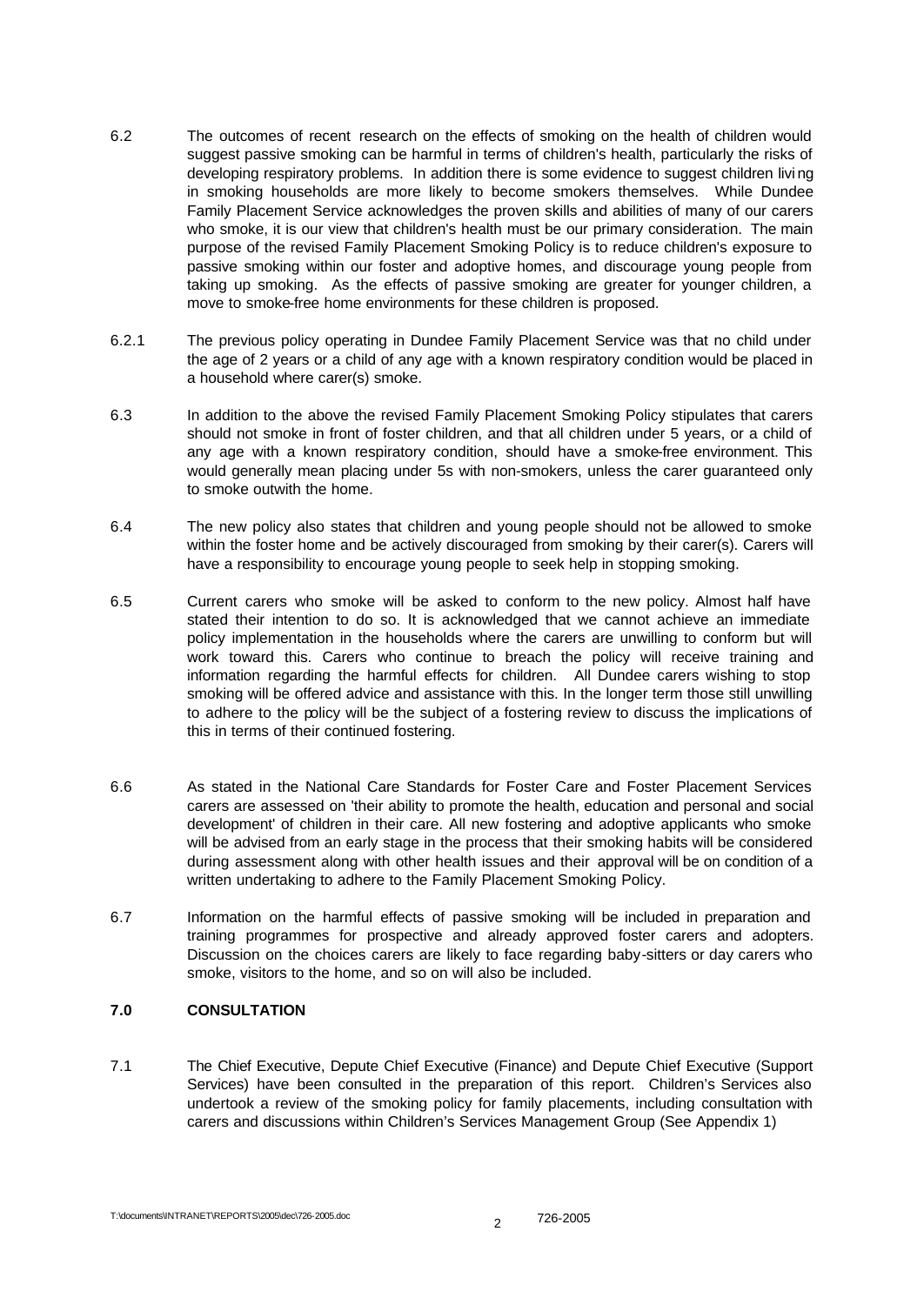# **8.0 BACKGROUND PAPERS**

None.

Alan G Baird Director of Social Work

Date: 9 December 2005